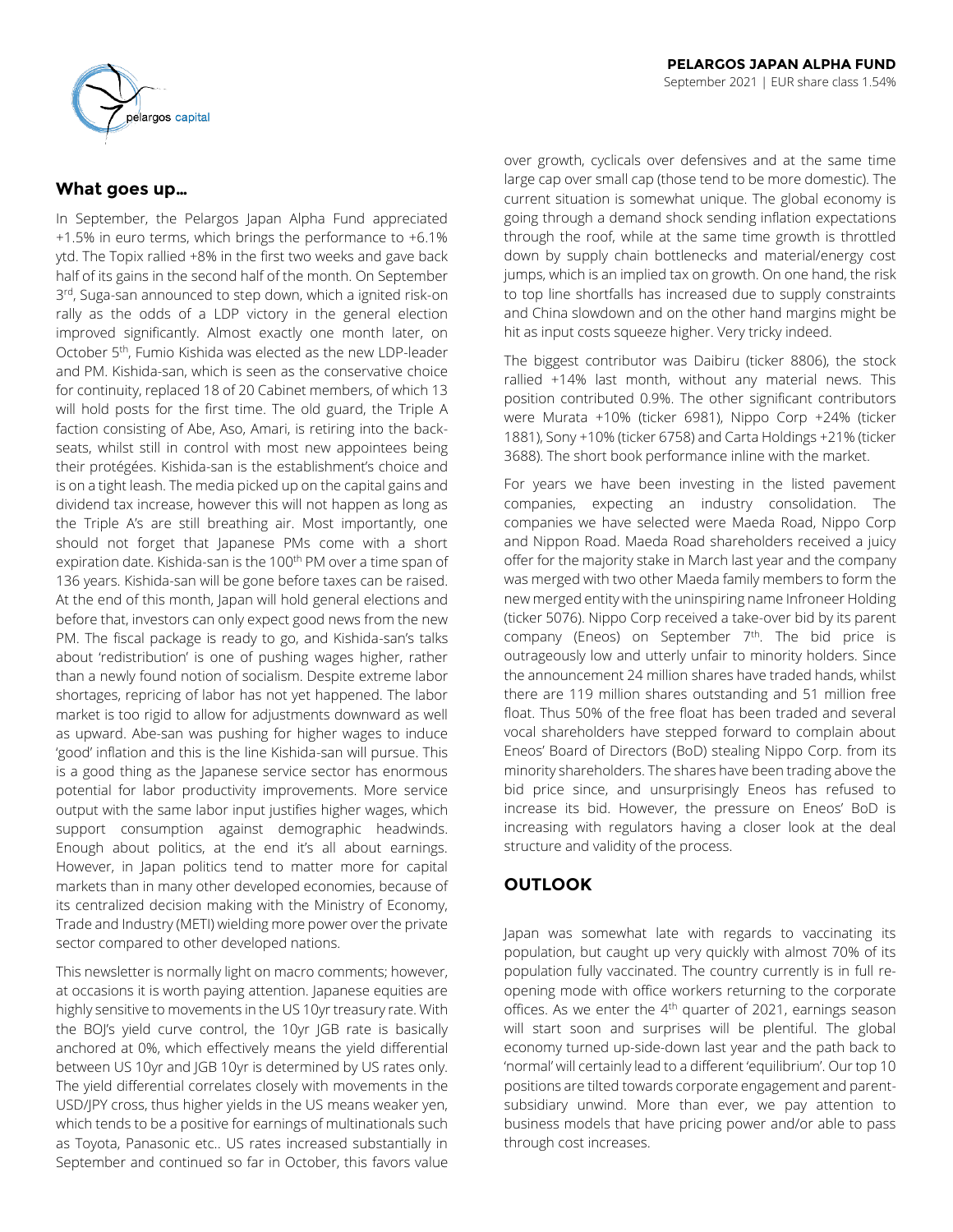

## **PELARGOS JAPAN ALPHA FUND**

September 2021 | EUR share class 1.54%

# **FUND CHARTS AND FACTS**



#### **TOP 5 GROSS POSITIONS**

| apan Strategy <b>- MSCI</b> Japan |                | <b>RISK STATIS</b>    |
|-----------------------------------|----------------|-----------------------|
|                                   |                | Net Exposure          |
| <b>TOP 5 GROSS POSITIONS</b>      |                | Gross Exposu          |
| <b>DAIBIRU</b>                    |                | Volatility (ex-ar     |
| <b>SONY GROUP</b>                 | 0 <sub>1</sub> | Beta (ex-ante)        |
| <b>MURATA</b>                     |                | Sharpe Ratio          |
| <b>IDEMITSU KOSAN</b>             |                | Sortino Ratio         |
| CANADIAN SOLAR INFRASTRUCTURE     |                | <b>Sterling Ratio</b> |
|                                   |                | Max Drawdow           |
|                                   |                |                       |

#### **TOP 5 MOVERS**

|                       | Max Drawdown (monthly)               | 13.5%                         |  |               |               |              |
|-----------------------|--------------------------------------|-------------------------------|--|---------------|---------------|--------------|
| <b>TOP 5 MOVERS</b>   | Annualized Return                    |                               |  |               | 3.87%         |              |
| <b>DAIBIRU</b>        | 0.90%                                |                               |  |               |               |              |
| MURATA MANUFACTURING  | <b>SECTOR EXPOSURES (IN PERCENT)</b> |                               |  |               |               |              |
| <b>NIPPO</b>          | 0.48%                                |                               |  | Long<br>Short |               | ssoug<br>Gro |
| SONY GROUP            | 0.45%                                |                               |  |               | $\Rightarrow$ |              |
| <b>CARTA HOLDINGS</b> | 0.28%                                | <b>Consumer Discretionary</b> |  | $13 - 11$     |               | 24           |
|                       |                                      | Consumer Staples              |  | $1 - 11 - 10$ |               | 12           |
|                       |                                      |                               |  |               |               |              |

| <b>HEIWA REAL ESTATE</b> | $-0.29%$ | Financials             | $2 - 2 0$      | $-5$ |
|--------------------------|----------|------------------------|----------------|------|
| DAIFUKU                  | $-0.22%$ | Health Care            | $1 - 7 - 7$ 8  |      |
| <b>HIKARI TSUSHIN</b>    | $-0.16%$ | Industrials            | 37 -12 25 49   |      |
| <b>ITOWER</b>            | $-0.16%$ | Information Technology | $20 - 8$ 12 28 |      |
| <b>AZBIL</b>             | $-0.10%$ | Materials              | 431            |      |

#### **FUND PERFORMANCE\* GENERAL STATISTICS**

|                               | .      |                     |
|-------------------------------|--------|---------------------|
| Month to date performance     | 1.54%  | % Return short book |
| Year to date performance      | 6.09%  | # Long stocks       |
| Inception to date performance | 67.37% | # Short stocks      |
| *based on share class B EUR   |        | % Long stocks 1     |

#### **FUND FACTS\***

| Fund size in mln EUR | 135.55 | Turnover as % NAV |
|----------------------|--------|-------------------|
| Fund size in mln USD | 15698  | 300%              |
| Firm size in mln EUR | 170.27 | 250%              |
| Firm size in mln USD | 19719  | 200%<br>1.5001    |

#### **RISK STATISTICS**

| Firm size in mln FUR                      | 170.27 |
|-------------------------------------------|--------|
| Firm size in mln USD                      | 197.19 |
|                                           |        |
| <b>RISK STATISTICS</b>                    |        |
| Net Exposure                              | 50%    |
| Gross Exposure                            | 176%   |
| Volatility (ex-ante; 3 months daily data) | 5%     |
| Beta (ex-ante)                            | 0.12   |
| Sharpe Ratio                              | 0.55   |
| Sortino Ratio                             | 1.11   |
| <b>Sterling Ratio</b>                     | 0.29   |
| Max Drawdown (monthly)                    | 13.5%  |
| Annualized Return                         | 3.87%  |

# MURATA MANUFACTURING **SECTOR EXPOSURES (IN PERCENT)**

| <b>TOP 5 MOVERS</b>      | Annualized Return                    | 3.87%                         |      |           |               |              |
|--------------------------|--------------------------------------|-------------------------------|------|-----------|---------------|--------------|
| <b>DAIBIRU</b>           | 0.90%                                |                               |      |           |               |              |
| MURATA MANUFACTURING     | <b>SECTOR EXPOSURES (IN PERCENT)</b> |                               |      |           |               |              |
| <b>NIPPO</b>             | 0.48%                                |                               | suo- | Short     |               | Gross        |
| SONY GROUP               | 0.45%                                |                               |      |           | Net           |              |
| <b>CARTA HOLDINGS</b>    | 0.28%                                | Consumer Discretionary        |      | $13 - 11$ | $\mathcal{P}$ | 24           |
|                          |                                      | Consumer Staples              |      | $-11$     | $-10$         | 12           |
| <b>TOP 5 SHAKERS</b>     |                                      | Energy                        | 15   | $\bigcap$ | 15            | 16           |
| <b>HEIWA REAL ESTATE</b> | $-0.29%$                             | Financials                    | 2    | $-2$      | $\Omega$      | .5           |
| <b>DAIFUKU</b>           | $-0.22%$                             | Health Care                   |      | $-7$      | $-7$          | 8            |
| <b>HIKARI TSUSHIN</b>    | $-0.16%$                             | Industrials                   | 37   | $-12$     | 25            | 49           |
| <b>ITOWER</b>            | $-0.16%$                             | Information Technology        | 20   | -8        | 12            | 28           |
| AZBIL                    | $-0.10%$                             | Materials                     | 4    | $-3$      |               |              |
|                          |                                      | Real Estate                   | 16   | $-1$      | 15            | 17           |
|                          |                                      | <b>Communication Services</b> | 4    | -5        | $-1$          | 10           |
|                          |                                      | Utilities                     | 0    | $-1$      | $-1$          | $\mathbf{1}$ |
|                          |                                      |                               |      |           |               |              |

|                            | <b>GENERAL STATISTICS</b>                   |                                  |
|----------------------------|---------------------------------------------|----------------------------------|
| $FIR*$                     | % Return long book                          | 3.44%                            |
| 1.54%                      | % Return short book                         | 4.85%                            |
| 6.09%                      | # Long stocks                               | 56                               |
| 67.37%                     | # Short stocks                              | 14                               |
|                            | % Long stocks 1                             | 70%                              |
|                            | % Short stocks L                            | 57%                              |
|                            | # Up days / Down days                       | 12/10                            |
| 135.55                     | Turnover as % NAV                           | 93%                              |
| 156.98<br>170.27<br>197.19 | 300%<br>250%<br>200%<br>150%<br>100%<br>50% | 100%<br>80%<br>60%<br>40%<br>20% |
| 50%                        | 0%                                          | 0%<br>$-20%$                     |
| 176%                       | $-50%$<br>$-100%$                           | $-40%$                           |
| 5%                         | $-150%$                                     | $-60%$                           |
| 0.12                       |                                             |                                  |
| 0.55                       | Feb 2020<br>Auselal<br>Aug2020<br>Feb 2021  |                                  |
| 1.11                       |                                             |                                  |
| 0.29                       | Short Exposure<br>Long Exposure             |                                  |
| 13.5%                      | Gross Exposure - Net Exposure               |                                  |